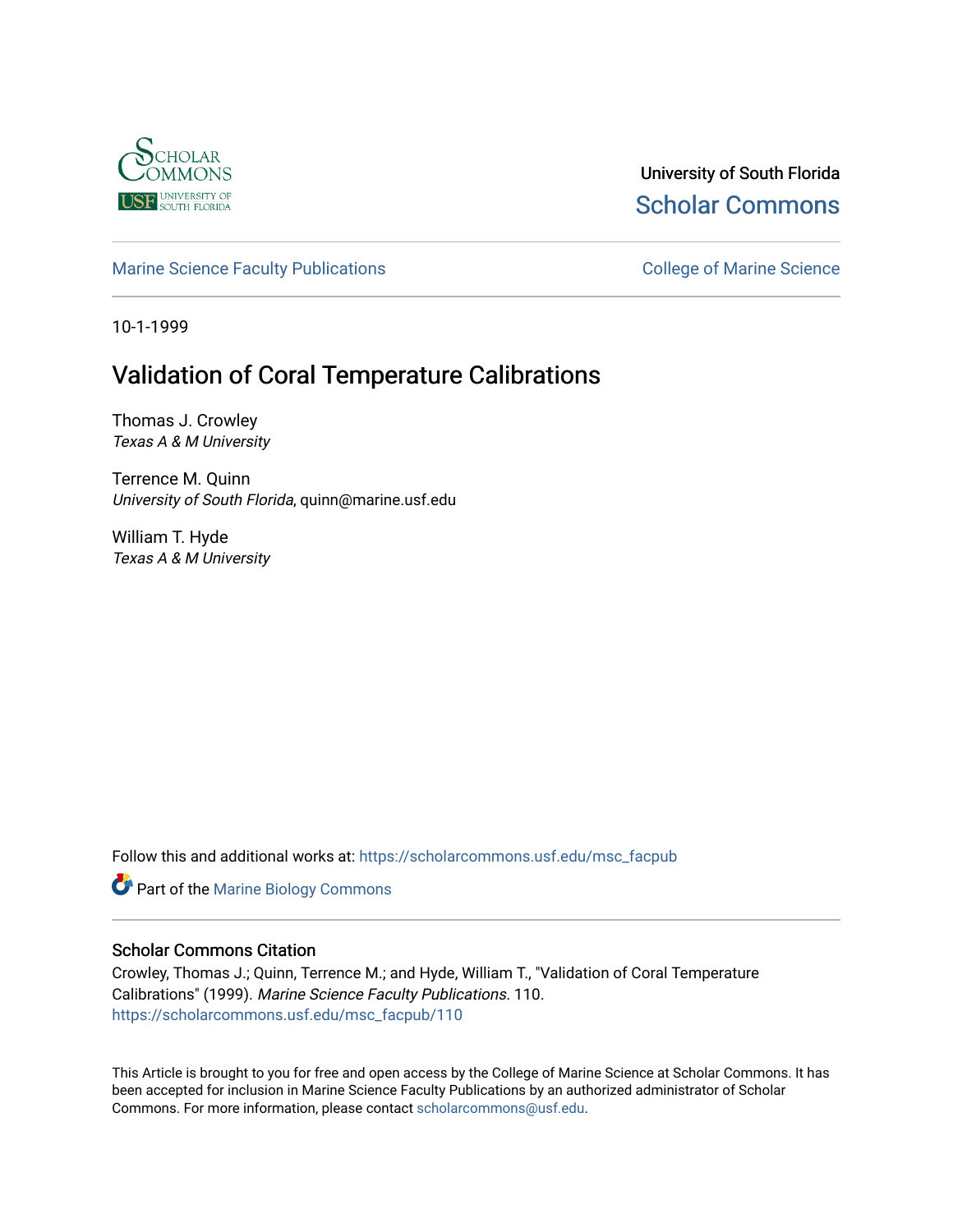# **Validation of coral temperature calibrations**

**Thomas J. CrowIcy Department of Oceanography, Texas A&M University, College Station** 

**Terrence M. Quinn Department of Marine Science, University of South Florida, St. Petersburg** 

**William T. Hyde Department of Oceanography, Texas A&M University, College Station** 

**Abstract. Geochemical analyses of coral skeletons are increasingly used to estimate past sea surface temperatures (SSTs).**  In this paper we suggest that the standard method of calibrating geochemical time series against a (usually short) local **time series requires modification. In order to draw large-scale inferences about climate from coral proxy data it is also necessary to (1)calibrate against larger fields such as the local gridded data sets and (2) validate results against an independent data set (e.g., early 20th century). This approach has been applied in a pilot study to a coral record from New**  Caledonia. Despite a high  $\delta^{18}O$  correlation ( $r = -0.88$ ) with the in situ and gridded SST data sets, estimated early 20th**century temperatures are more than 1.5øC colder than observed if the standard seasonal calibration is used. Regression against mean annual temperatures, which has a different slope relation, yields better estimates of early 20th-century SSTs. However, testing of a Sr/Ca record from New Caledonia yields better agreement with early 20th century SSTs. Routine validation exercises for other coral sites are necessary to clarify the robustness of geochemical coral proxies as estimators of past environmental change.** 

# **1. Introduction**

**In the past few years there has been a great deal of interest in the use of corals as paleoenvironmental indicators. Much of this interest has stemmed from the potential to retrieve information on fluctuations in tropical oceans prior to development of the instrumental network. Some corals have also been used to estimate sea surface temperature (SST) in the tropics for the Pleistocene [Beck et al., 1992, 1997; Guilderson et al., 1994; McCullough et al., 1999], with results suggesting SSTs-5ø-6øC cooler than present, significantly colder than those estimated by Climate: Long-Range Investigation, Mapping, and Prediction (CLIMAP Members) [1981]. These results, if verified, have substantial implications for the estimation of climate sensitivity [Crowley, 1994].** 

**To estimate paleotemperatures, most recent studies have calibrated monthly geochemical data against the seasonal cycle of temperatures, usually at a nearby station or in situ thermometer. Such correlations are often quite impressive [e.g., Beck et al., 1992; Dunbar et al., 1994; Quinn et al., 1996]. However, these time series are often short. We maintain that there are two important additional steps that must be taken to validate coral calibrations' (1) in order to draw large-scale inferences about a coral site, it is necessary to demonstrate that the coral correlates well against larger-scale SST fields such as the local gridded SST data set. Such comparisons also** 

**Copyright 1999 by the American Geophysical Union** 

**Paper number 1999PA900032. 0883-8305/99/1999PA900032 \$12.00**  **have the advantage of a longer time series for calibrating coral observations against temperature or precipitation' (2) the gridded calibrations must be validated against an independent data set, usually from the earlier part of this century. This procedure is routinely followed in tree ring studies [e.g., Fritts et al., 1979; Cook et al.. 1996]. Failure to test proxy coral calibrations against an independent data set could conceivably lead to erroneous conclusions about the nature and magnitude of past climate change.** 

In this paper we demonstrate that scaling a coral  $\delta^{18}O$  re**cord up to a local grid box and validating it against an independent data set can lead to some surprising results, namely, that a record that has a very good seasonal calibration yields incorrect estimates of early 20th century SSTs. A different 15180 calibration atmean annual timescales yields a better es**timate of SSTs. Although we focus on a coral record from New **Caledonia [Quinn et al., 1998] as the target for our investigation, we have tested our result against two other coral records, with similar conclusions. We also examine Sr/Ca calibrations from the New Caledonia coral to determine whether results are sensitive to the particular geochemical proxy employed. We close with some preliminary discussion of possible factors responsible for the observed trends and the potential signifi- \_ cance of results to prior coral-based estimates of SSTs.** 

## **2.Methods**

**A large coral head (Porites lutea) was drilled in 3 m of wa**ter near Amedee Lighthouse, New Caledonia (22°S, 166°E) in **June 1992 and has been extensively described elsewhere**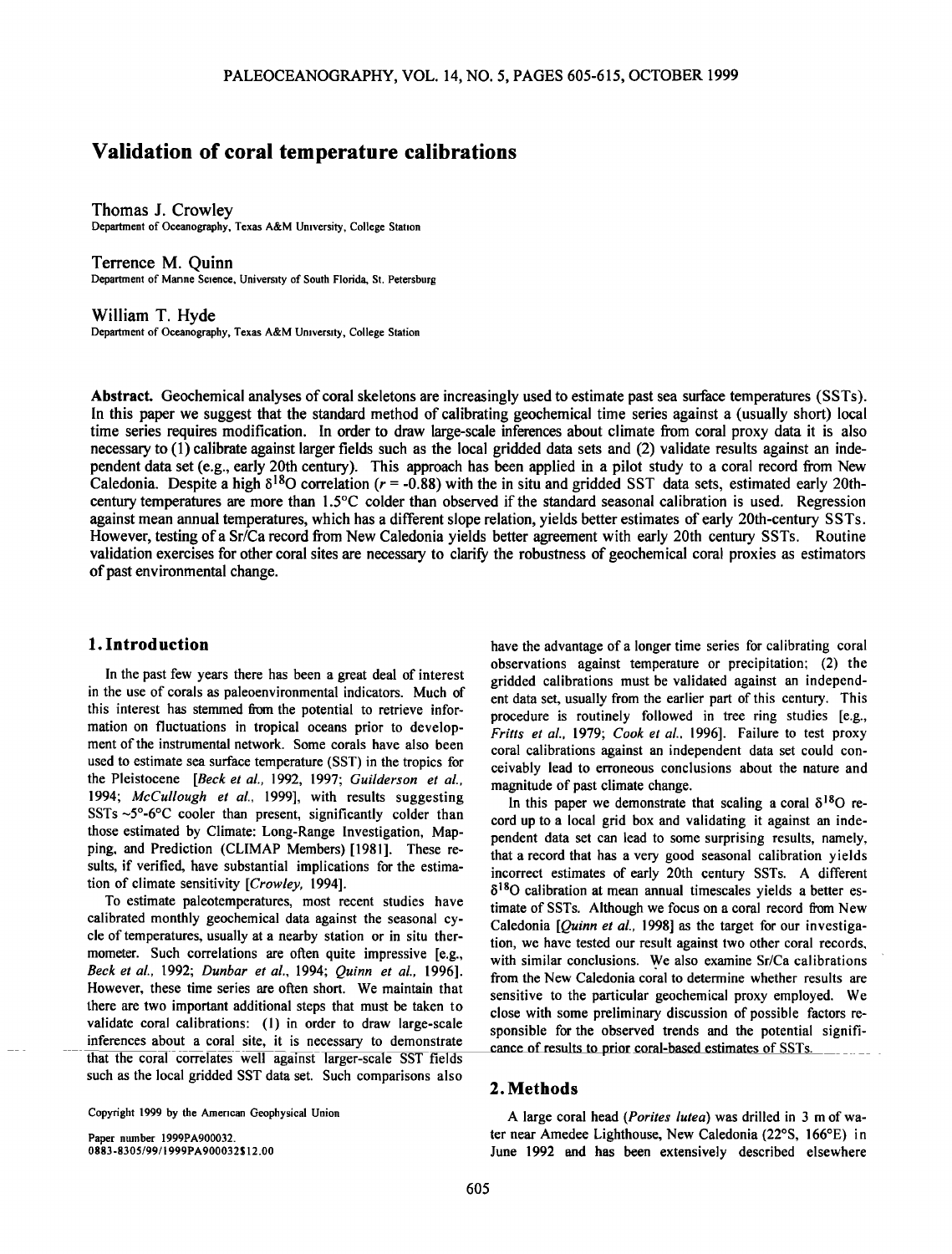

Plate 1. Comparison of 20th-century GISST2 observations [Parker et al., 1995] with New Caledonia coral temperatures using (a) seasonal **temperature calibration as determined from Figure lb, (b) mean annual temperature calibration as predicted from regression in Figure 2b. Use of a mean annual calibration provides the better estimate for the early 20th century. See text for discussion of uncertainties; the prominent disagreement between the coral and the SST estimates for 1946-1947 could reflect correction errors resulting from the transition from bucket to ship intake SSTs [cf. Quinn et al., 1998].**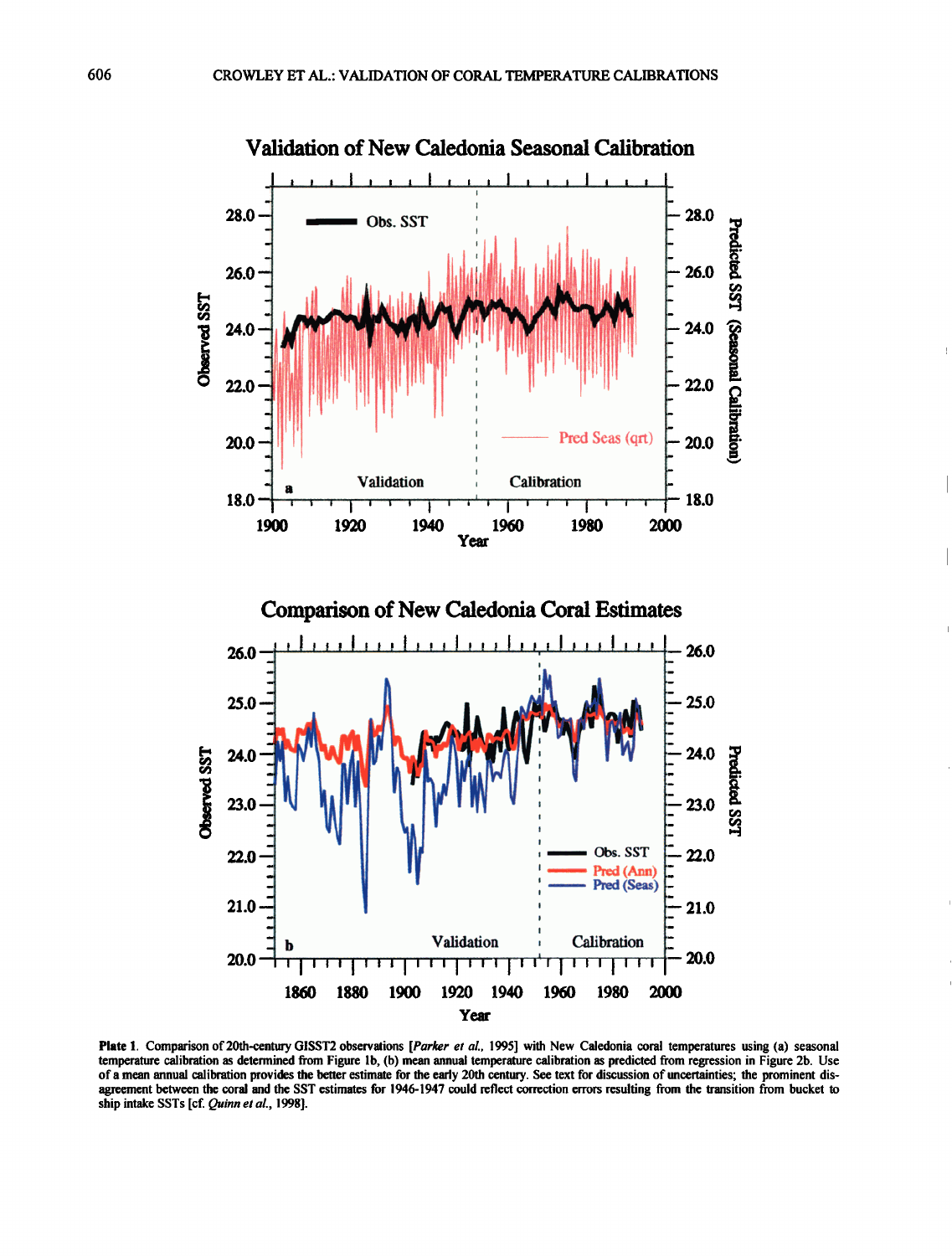**[Quinn et al., 1996, 1998]. On the basis of the occurrence of distinctive volcanic cooling events, the chronology of the coral record appears to be accurate to within 1 year back to at least to 1800 [Crowley et al., 1997]. The core was sampled at 12/yr. over a calibration interval from 1951 to 1991 and over the validation interval of 1899 to 1910 and at 4/yr. from 1951**  to 1657. The mean  $\delta^{18}O$  values for 12/yr. sampling for the **1899-1910 interval agree to within 0.04%o with the previously sampled 4/yr. record [Quinn et al., 1998]. This result provides additional support for the conclusion of Quinn et al. [1996] as to the reliability of moderately low frequency sampling of coral records for climate studies.** 

We also test our  $\delta^{18}O$  conclusions with Sr/Ca measure**ments. Coral Sr/Ca determinations were made using a highresolution, inductively coupled plasma mass spectrometer (HR-ICP-MS) at the University of California at Santa Cruz using a technique developod by T. M. Quinn and D. S. Sampson (Rapid and precise generation of multic-proxy, coral-based records of climate change by high-resolution inductively coupled plasma mass spectometry (HR-ICP-MS), submitted to Geochemica et Cosmochomica Acta, 1999, hereinafter referred to as Quinn and Sampson, submitted manuscript, 1999). Sr/Ca**  ratios can be determined with high precision  $(\leq 0.3\%$  and 2  $\sigma$ ) **and at a rapid rate (>12 samples per hour) using HR-ICP-MS [cf. Schrag, 1999]. A monthly-resolved record of St/Ca varia**tions, determined from the same Porites coral head that has **previously been used for stable isotope studies from New Caledonia [Quinn et al., 1996, 1998], extending from 1992 to 1968, was produced by Quinn and Sampson [submitted manuscript 1999]. The Sr/Ca-SST relationship (Sr/Ca)\*I000=I0.383-0.0614\*SST and r =-0.92) is quite similar to previously developed equations [cf. Sinclair et al., 19981.** 

**The calibration between the instrument and proxy records was evaluated using standard ordinary least squares regression (OLS) and reduced major axis regression (RMA). The attributes of both of these techniques were discussed by Quinn et al. [1998], who justify in more detail use of the OLS method. Another reason to choose SST as the dependent variable is because that is the approach utilized before for both the original calibration of aragonite and molluscan 6180 variations [Epstein et at., 1953; Grossman and Ku, 1986] and for foraminifera [Erez and Luz, 1983], and one purpose of this paper is to compare our SST predictions with previous approaches using the same methodology.** 

### **3.Results**

#### **3.1. New Caledonia 61SO Record**

**Monthly measurements of coral 6•80 and monthly averages of daily SST measurements over the interval 1967-1989, ob**tained by the French Institut Français de Recherché Scienti-<br> **fique pour le développement en Coopération (ORSTOM) group at New Caledonia, are highly correlated (r =-0.86 and**   $p<0.01$ ), as are coral measurements ( $r = -0.88$ ,  $p<0.01$ ) with monthly SSTs (Figure 1) from the appropriate  $1^\circ$  x  $1^\circ$  grid box **from the GISST2 dataset [Parker et al., 1995]. The mean SST**  value of the ORSTOM data set is 1.34°C cooler than that calculated from the GISST2 dataset (23.32°C versus 24.66°C) be-



**Figure 1.** Comparison of monthly  $\delta^{18}$ o variations from the New Caledonia coral record with sea surface temperature (SST) observations **from 1967-1989 for (a) local monthly average of daily SST measure**ments from Amedee Lighthouse, and (b) gridded 1° x 1° record from Parker et al. [1995]. Although there is a slight offset in intercept (be**cause of the grid box's embracing areas of warmer SST than the point measurement), the overall correlations are not significantly affected.** 

**cause of the location of ORSTOM in the southern part of the grid.** 

**Despite the impressive seasonal correlation, application of**  the OLS-based monthly New Caledonia  $\delta^{18}O/ST$  relation**ship to the earlier part of the century results in an estimated decadal mean cooling of 2.25°C (Plate 1a).** ~4 times larger than the temperature change (0.54<sup>o</sup>C) estimated from the **GISST2 data set. Similar results (not shown) were obtained**  using the Kaplan et al. [1998] SST data set. The  $\delta^{18}O$ -based **standard deviations are also 25% greater (0.44øC) for the early**  20th century, as opposed to only 0.01<sup>o</sup>C for the GISST2 re-**COnstruction. The decadal mean difference between the 6180 -**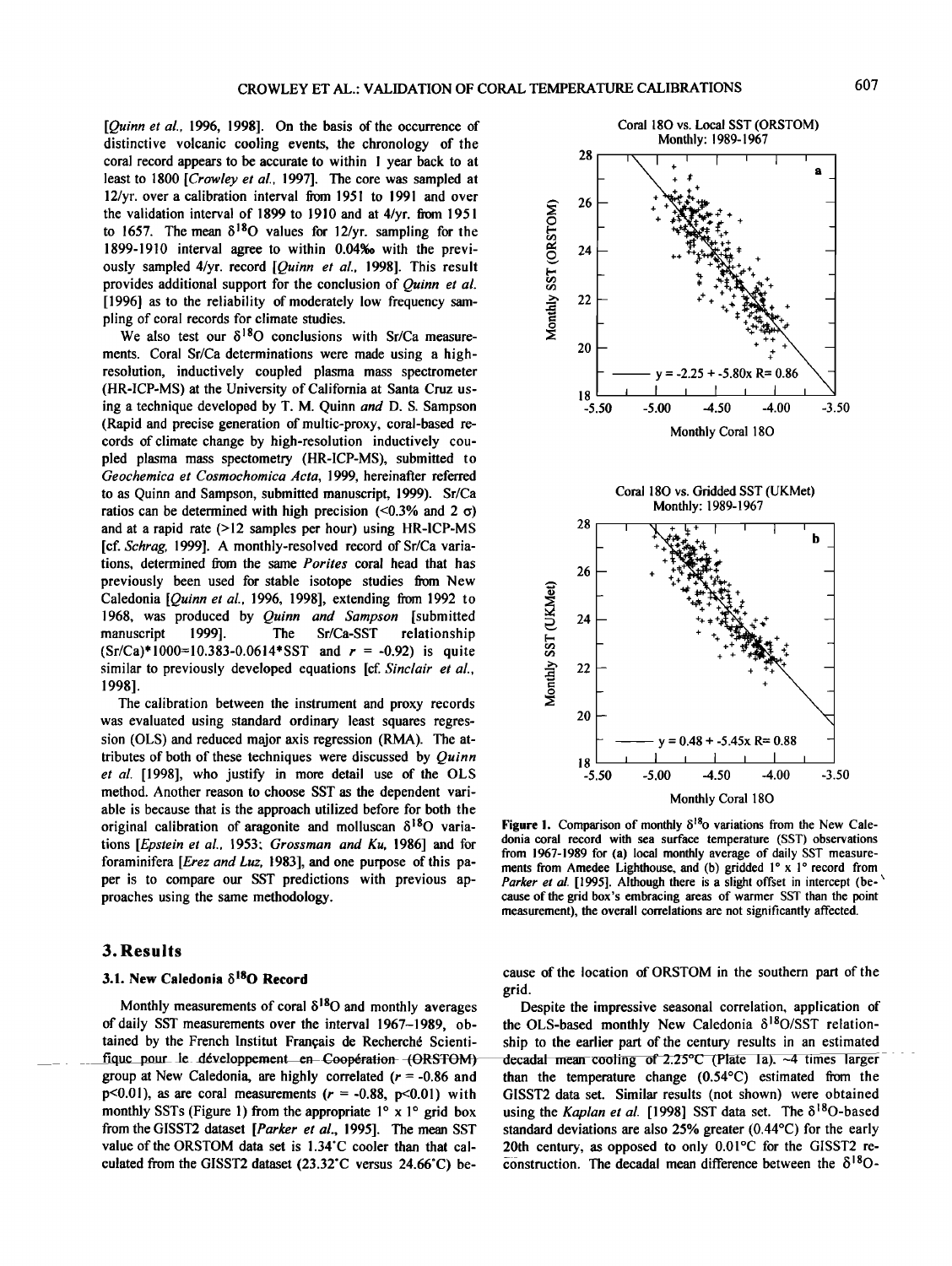

**Figure 2.** Comparison of  $\delta^{18}$ O and SST for (a) monthly gridded  $1^\circ$  x 1° observations [*Parker et al.*, 1995] from 1952-1991, (b) mean annual **data taken from (Figure 2a), (c) mean annual time series extended from 1903-1991, (d) entire time series from 1903-1991 after three-point smoothing.** 

**based and GISST2 estimates are unlikely to be due to errors in the SST reconstructions for the early 20th century (unlisted**  for the GISST2 data set but 0.19°C for the Kaplan et al. [1998] **SST data set). The cooling is substantially greater than tropical air temperature trends in the 20th century [Nicholls et al., 1996] and even the Northern Hemisphere temperature estimates during the Little Ice Age [Mann et al., 1998]. The predicted magnitude of the decadal-scale oscillation at the end of the 19th century (3øC) in the New Caledonia coral is also an order of magnitude larger than the SST anomalies associated with the more recent, and better documented, decadal oscillation in 1976-1977 [cf. Graham, 1995]. It is more difficult to assess the reliability of the GISST2 standard deviations because the interpolation schemes used to construct these indices could conceivably suppress real changes in interannual variability.** 

**In the course of investigating this problem we regressed**   $\delta^{18}$ O and SST observations against mean annual values. Re**sults (Figure 2b ) of the 1952-1991 comparison indicate a difference in slope ratio of 2.9 for the earlier period and a reduction in the correlation coefficient to 0.53. This change occurred even though the exact same data were used to calculate the regressions for seasonal and mean annual temperatures. Although the slope differences are significant at the 95% level, the clustering of points in the mean annual 1952-1991 regression (Figure 2b) could still potentially lead to an inaccurate estimate of the slope. Extension of the comparisons of the mean annual correlations to 1898 (Figure 2c) continues to** 

**indicate a significant difference in slope for mean annual temperatures. Three-point smoothing of the time series (Figure 2d) suppresses some of the higher-frequency variability, yielding a third estimate of the mean annual slope. Regardless of how the data sets are sampled, significant differences in the slopes for mean annual values and seasonal data always occur.** 

Prior work from *Quinn et al.* [1998] provides some possi**ble explanations for this reduction in correlation to annual averages (see also discussion section). Cross-spectral analy**sis of the  $\delta^{18}$ O and SST time series indicates high coherence **only during periods of strong interannual (El Nino) variability, with low coherence during times when forcing is weak. These intervals of low coherence could in turn be related to**  underestimation (Plate 2b) of high frequency (~1 year) vari**ability by the coral record [Taylor et al., 1995]. Regardless of source of error, the net effect would be a lower probability of accurate predictability for a particular year but reasonable predictability for longer-period fluctuations, which in some respects should be the principal target of coral paleoclimate investigations.** 

**As a test of the mean annual 1952-1991 correlation, we ap**plied it to the mean annual  $\delta^{18}O$  record from New Caledonia for the interval 1850-1991 (Plate 1b) and validated the results **against the observed SST field from GISST2. The mean annual regression yields early 20th century temperature estimates that are in line with observations; the 20th-century trend in mean annual temperatures now agrees with the observed trend to within 0.01øC (this level of closeness is probably a chance**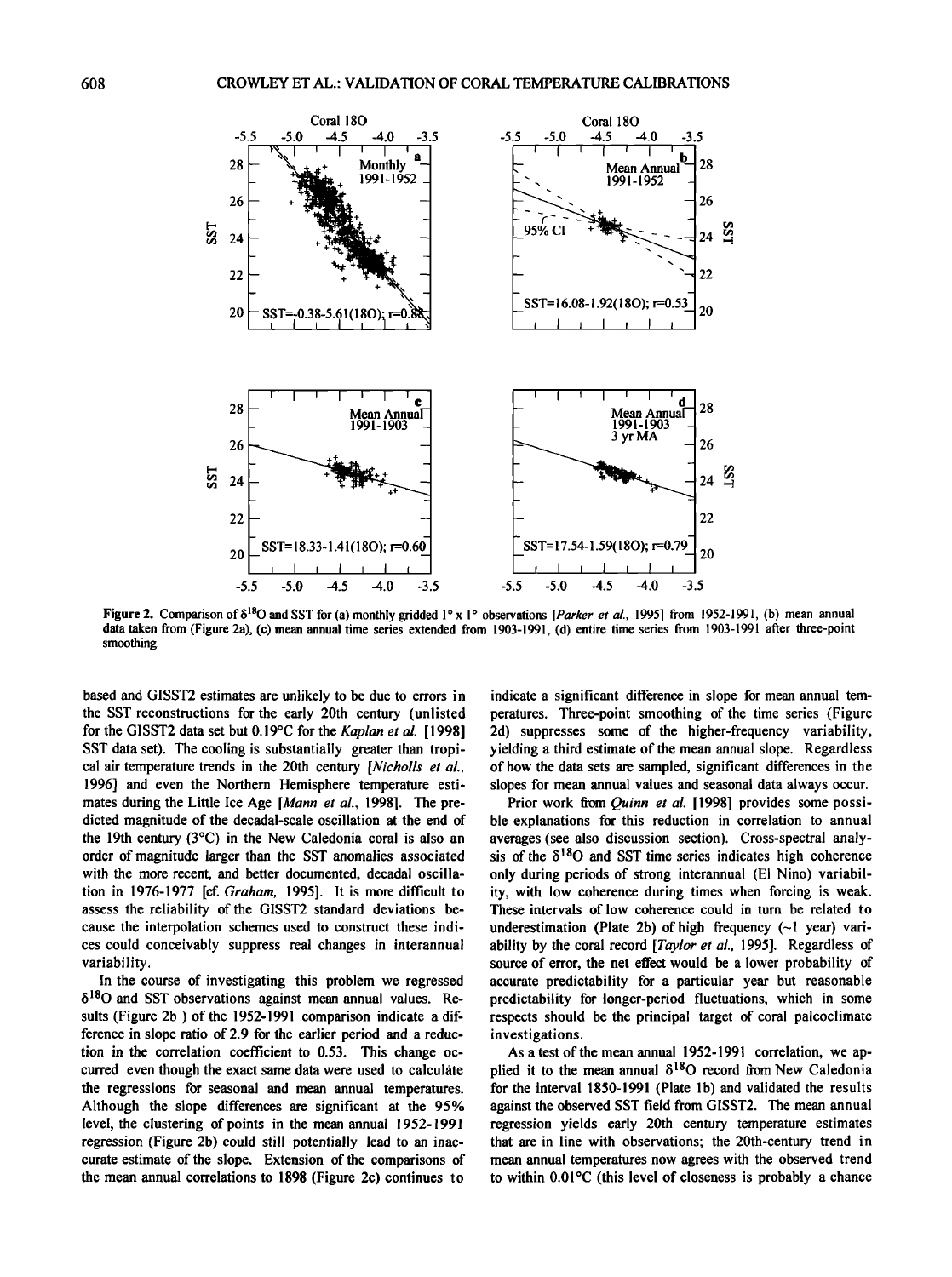

Plate 2. Observed versus predicted SSTs for the early and late 20th century at New Caledonia. Predicted SSTs are derived from (a) and (b) coral  $\delta^{18}$ o and (c) and (d) coral Sr/Ca. Observed SST data are from appropriate 1° x 1° grid box from the GISST2.3 gridded SST data set [Parker et al., 1995].

occurrence). We interpret these results as indicating that although prediction of mean annual temperatures for individual years may have some degree of uncertainty, the mean annual approach retrieves good estimates for longer term changes in mean annual temperature.

#### 3.2. Results From Two Other Coral  $\delta^{18}$ O Records

Are the results discussed above some artifact of the particular site or coral analyzed? With respect to the former we consider the possibility unlikely, for the site was carefully chosen to be well mixed with open marine water. Furthermore, there is some evidence for slope changes in other coral  $\delta^{18}$ O records from Galapagos [Dunbar et al., 1994] and from the Seychelles Islands in the western Indian Ocean [Charles et al., 1997]. In the Galapagos study [Dunbar et al., 1994], near-monthly and mean annual coral  $\delta^{18}O$  records (Porites gigantea) from Urvina Bay, Isabela Island were correlated with local SST data. An approximate factor of 2 (1.85) decrease in the slope for the mean annual record was observed and attributed to attenuation of the isotopic signal in response to skeletogenesis [Dunbar et al., 1994]. However, the near monthly coral  $\delta^{18}$ O-local SST and the mean annual coral  $\delta^{18}$ O-local SST both have impressively high correlation coefficients of -0.95 and -0.90, respectively, over the calibration interval of 1965-1982 [Dunbar et al., 1994]. Despite these correlations, differences of the order of  $\sim 1.5^{\circ}$ C between predicted and observed mean annual SSTs occur during the pre-1965 portion of the 20th century (Figure 3b). The correlation coefficient between the predicted and observed mean annual SST records in the validation interval is only 0.36.

The  $\delta^{18}O$  variations in a P. lutea coral, collected offshore of Mahre Island in the Seychelles (equatorial Indian Ocean), are reported [Charles et al., 1997, p. 925] to be a "relatively simple proxy for SST" over the 150 year long record. A correlation coefficient of 0.72 exists between coral  $\delta^{18}$ O and gridded SST records [Charles et al., 1997]. However, the long-term trend in the coral  $\delta^{18}O$  data implies a warming of SST by 0.8°C, a value that is substantially larger than the one indicated by the instrumental record. Applying the same calibration/validation scheme to the Seychelles coral record as we did for the New Caledonia record reveals offsets of 0.5°C between estimated and observed mean annual SSTs for the early part of the 20th century (Figures 3c and 3d), with a correlation coefficient between predicted and observed SST records of 0.50. Results from these two corals therefore support the conclusions obtained from analysis of the New Caledonia coral.

#### 3.3. Analysis of Sr/Ca Records

Is the validation problem related to choice of geochemical index? We investigated this problem by examining coral Sr/Ca records. Elemental ratios in coral skeletons are reported to be unbiased paleothermometers [e.g., Beck et al., 1992].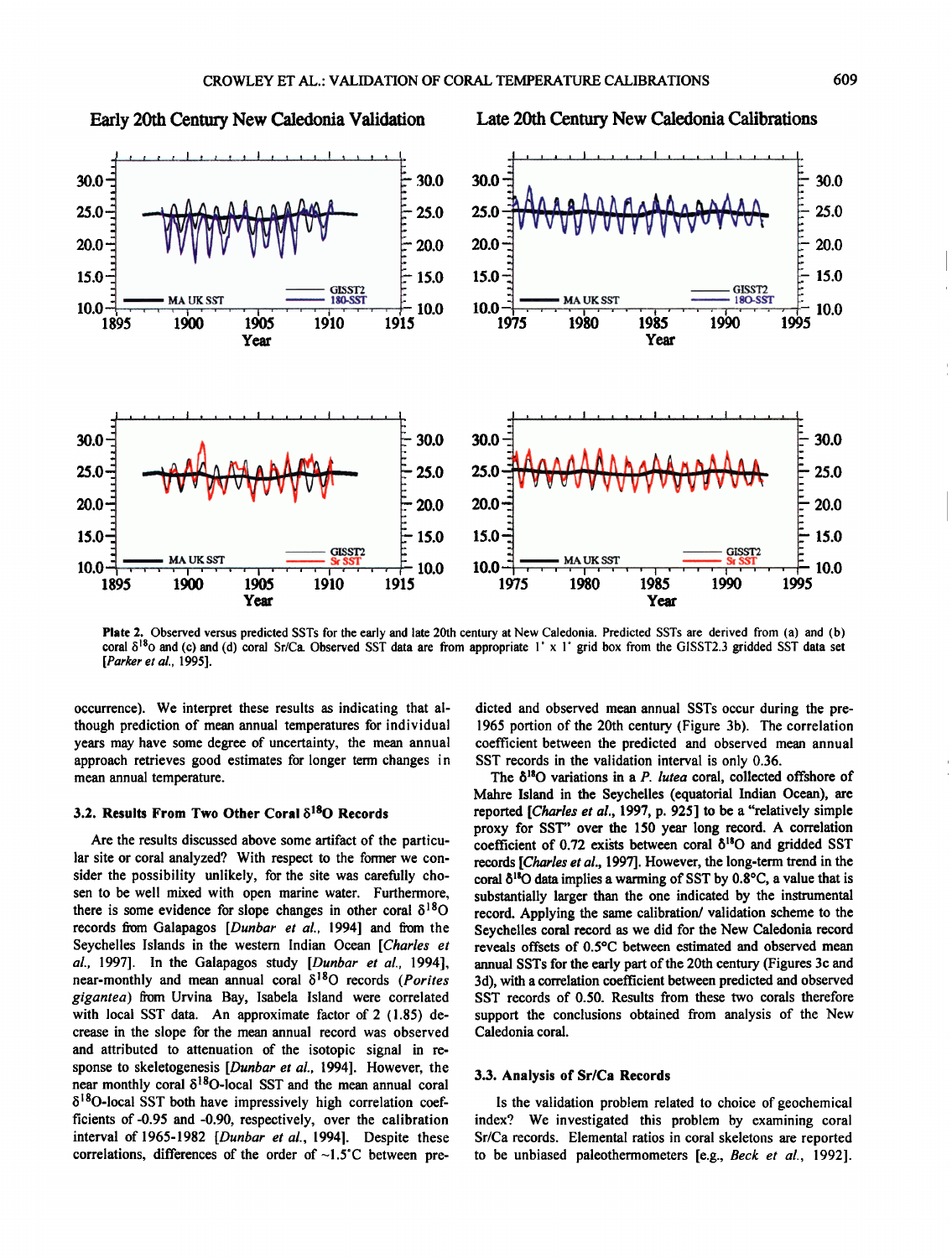

**Validation/Calibration Studies of Galapagos/Seychelles Corals** 

Figure 3. Comparison of 20th-century observations (solid line) [Parker et al., 1995] with (a) Galapagos and (c) Seychelles coral temperature **estimates. The differences between predicted and observed mean annual SST variations for (b) Galapagos and (d) Seychelles are also shown.**  Galapagos coral  $\delta^{18}$ O were converted to SST values using the mean annual equation given by *Dunbar et al.* [1994], whereas Seychelles coral  $\delta^{18}$ O were converted to SST values using the calibration of *Gagan et al.* [1994]. Note that the misfit between predicted and observed mean annual values is of the order of 0.5° to 1.5°C.

**However, the multidecadal St/Ca record from a Porites coral**  from the Great Barrier Reef [Alibert and McCulloch, 1997] **predicts an increase of 1.3øC in SST between 1965 and 1993, whereas Southern Hemisphere land and marine temperature re**cords indicate a warming of only ~0.4°C [Alibert and McCul**loch, 1997].** 

**The above result suggests that there may also be some problems with the Sr/Ca paleothermometer. To further evaluate this issue, we determined St/Ca ratios on samples from our New Caledonia coral for two 10-year segments from the early and late 20th century. We employed the technique and the Sr/Ca-SST calibration developed by Quinn and Sampson (submitted manuscript, 1999) for metal analyses (see section 2). Results**  (Plate 2) suggest that the Sr/Ca-SST proxy temperature **changes are 0.58øC cooler for the 10 year segment of the early 20th century, consistent with the GISST2 estimate of 0.52 but slightly larger than the Kaplan et al. [1998] estimate of**  **0.37øC. Estimates of the uncertainty associated with early 20th-century SST reconstructions are unavailable for the GISST2** data set but are calculated to be 0.19°C in the Kaplan **et al. [1998] data set for this time interval. The analytical uncertainty determined by Quinn and Sampson (submitted**  manuscript, 1999) is 0.4°C if cast in terms of temperature. **Given these uncertainties, the differences between estimated and observed temperature anomalies are not considered significant at the 95% level, especially since the cited errors are for individual measurements, and the mean error for pooled estimates decreases according to** 

$$
\sigma_{\text{tot}} = (\sigma^2_{ss}/N)^{1/2}
$$

where  ${\sigma}_{tot}$  is the total uncertainty,  ${\sigma}_{ss}$  is the single-sample un**certainty, and N is the number of independent samples (in this case the total number of analyses in a decadal interval (120)**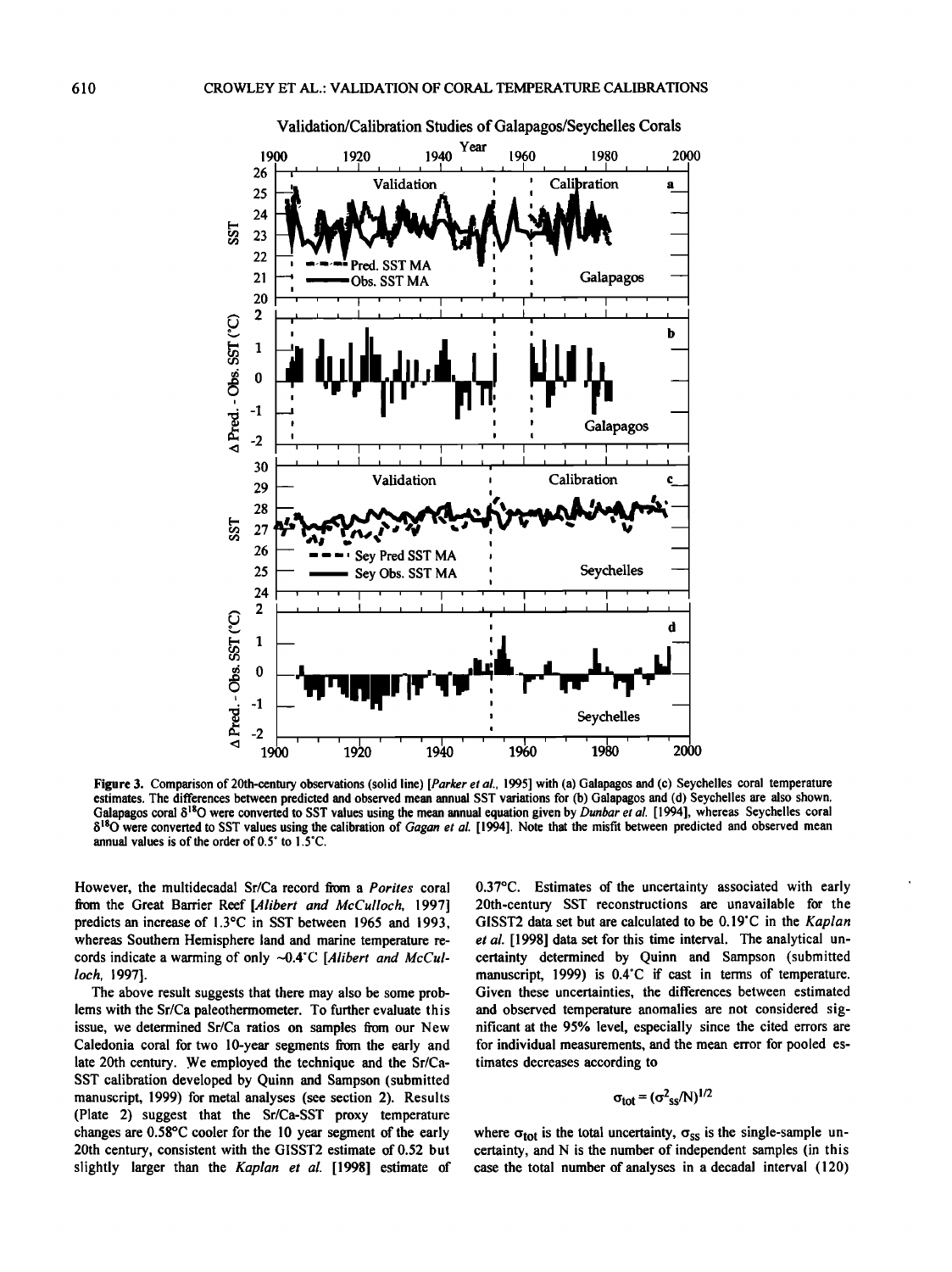**divided by the autocorrelation (3)). The pooled decadal mean**  uncertainties ( $1\sigma$ ) for SST estimates are therefore  $\sim 0.06^{\circ}$ C for Sr/Ca and 0.03°C for Kaplan et al. [1998]. If the unknown **GISST2 errors are comparable to Kaplan et al. [1998], there is no significant difference between the decadal mean Sr/Ca SST estimate and the GISST2 decadal mean. There is a very slight**  difference (0.03°C) at the 2 $\sigma$  level between the Sr/Ca early **20th-century SST estimate and the Kaplan et al. [1998] estimate that is probably not worth emphasizing.** 

Overall, our results support the application of the Sr/Ca pa**leothermometer for decadal mean estimates of SST at New Caledonia. However, inspection of Plate 2c indicates that the**  Sr/Ca and SST correspondences for individual years are some**times quite low, for example, 1901, 1904, and 1908 (the differ**ences for the latter 2 years are also manifested in the  $\delta^{18}O$  re**cord (Plate 2a)). These disagreements lead to a substantially lower Sr/SST correlation for the early 20th century as opposed to the late 20th-century calibration interval (-0.66 versus -0.92). It is not clear whether these differences reflect a problem in the geochemical proxies or whether band counting in this interval has somehow missed 2 years. Although prior work [Crowley et al., 1997] suggests that the coral chronology may be accurate to within a year, we cannot dismiss the possibility of a chronology problem contributing to these discrepancies. Obviously, more work would have to be done to determine the reliability of the Sr/Ca proxy and to understand the discrepancies between the Alibert and McCullough [1997] results and those reported here.** 

#### **4. Discussion and Conclusions**

**The above results raise several questions: (l) are proxy estimates affected by growth rate changes at the New Caledonia**  site?; (2) how can the  $\delta^{18}O$  results be reconciled with the **original mean annual calibrations of Weber and Woodhead [1972]?; and (3) what causes the change between seasonal**  and mean annual slopes for the  $\delta^{18}O- SST$  relationship? In **this section we attempt a start at answering some of these questions. However, we cannot provide definitive answers; the problems require more work. This lack of a full explanation does not undermine the observation that the seasonal calibration for ;5180 simply does not work for New Caledonia, nor the assertion that it is essential to calibrate coral measurements against gridded data sets and validate against an independent data set.** 

#### **4.1. Growth Rate Assessment**

**The estimated seasonal and mean annual temperatures are unlikely to be strongly influenced by growth rate changes in the coral [Quinn et al., 1998] because: (l) there is a low corre**lation between  $\delta^{18}$ O and growth rate (0.37), suggesting that **only 14% of the variance in the former can be explained by growth rate changes; (2)a recent study [Leder et al., 1996]**  suggests that growth rate changes may be less important than **originally proposed [McConnaughey, 1989]; (3)any effect of growth rate should influence both the seasonal and mean annual slopes, still leading to differences between the slopes; and (4) significant estimated SST changes in the late 19th cen**tury occur during times of small growth rate changes [Quinn et **al., 1998].** 

#### **4.2. Conflict with Weber-Woodhead Calibration**

**Another question involves the difference between our results and those of Weber and Woodhead [1972], who also developed a regression for mean annual temperatures. In their now classic paper, Weber and Woodhead [1972] defined the**  coral  $\delta^{18}$ O-SST relationship for 44 coral genera, generating **genera-specific SST equations in the form**  $T^{\prime}C$ **)=A+B\*(** $\delta^{18}O$ **). The slope values B in their equations vary from a high of**   $-2.79\%$ <sup> $\circ$ </sup> C to a low of  $-8.33\%$  C<sup> $\circ$ </sup>; the slope value for *Porites* is  $-3.31\%$  C°. Application of the *Porites*  $\delta^{18}$ O-SST equation **of Weber and Woodhead [1972] to our mean annual coral**   $\delta^{18}$ O data also results in a misfit between observed and pre**dicted SST (Figure 4a). A similar misfit (Figure 4b) between**  observed and predicted SST occurs when coral  $\delta^{18}O$  from Abraham Reef, Great Barrier Reef, Australia [Druffel and Grif**fin, 1993], are cast in terms of SST using the Porites equation of Weber and Woodhead [1972]. This misfit exists despite the**  fact that  $\delta^{18}$ O data from 27 Porites corals from New Caledonia **and 17 Porites corals from Gannet Reef, Great Barrier Reef, Australia (similar latitude and longitude as Abraham Reef) are part of the Weber and Woodhead [1972] data set.** 

Application of the Weber and Woodhead [1972] Porites equation to a *Porites*  $\delta^{18}O$  record from the Philippines, **whose variations have been attributed to SST [Patzold, 1986], again yields estimated SSTs substantially different than observations (Figure 4c). The Weber and Woodhead [1972] equation errs by up to 4øC in estimating absolute temperature for one of the sites. One could, of course, apply a salinity "correction" to any SST estimate determined by the Weber and Woodhead [1972] approach, but in the absence of additional justifying data, such corrections have an ad hoc element that undermines the merit of the method, especially when the correction is applied to older time intervals (e.g., Last Glacial Maximum (LGM)) when the basic state of the climate system is different.** 

**There is a critical difference in methodology between our approach and that of Weber and Woodhead [1972]. They regressed their "core-top" coral data against a spatial array of mean annual data, whereas we regress in time for an observation at one point. Which is more appropriate? One possible consideration is that the critical question in determining the slope of the regression line is not that of seasonal versus annual calibrations, but the range over which the calibration is taken. A number of data points taken across the Pacific Basin form an ensemble in the statistical sense in that a large range of temperatures and isotope ratios are sampled. Twelve months of measurement at a site with a strong seasonal cycle samples roughly the same set of temperatures and ratios. Thus the two calibrations should agree. Calibrations based on annual means at a single point, however, sample a different range and need not be expected to give the same linear fit as samples over larger ranges. It may therefore be reasonable that the annually** 

averaged fit of Weber and Woodhead [1972] could agree with **the seasonal calibration but not the annual calibration at one site. We offer this suggestion as a speculation rather than explanation, but our failure to provide a full explanation for the differences does not detract from our observation that the Weber and Woodhead [1972] regression does not work well when tested against independent data.**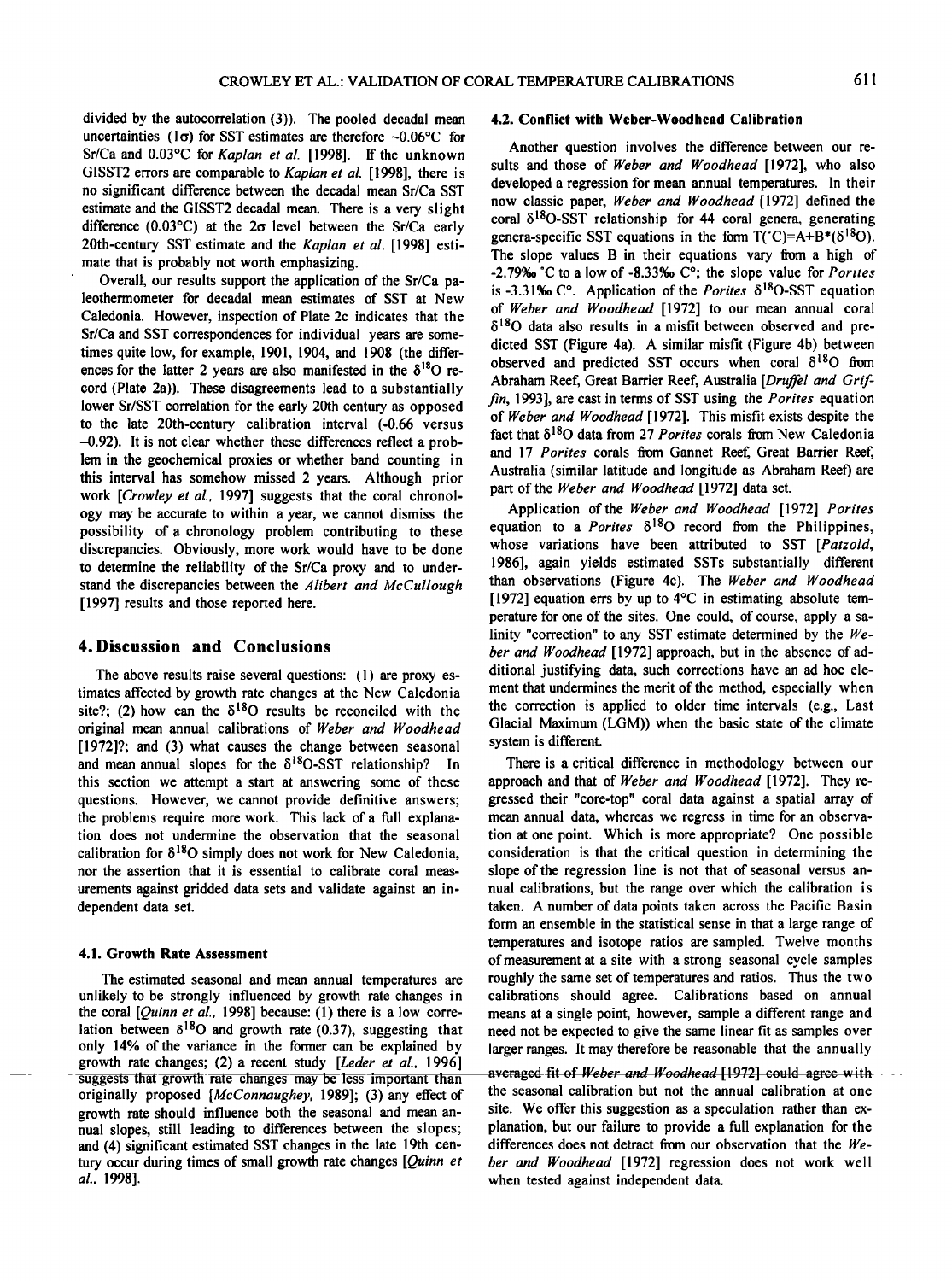

Comparison of Weber-Woodhead Equation with Observations

Figure 4. Comparison of observed mean annual SST [from Parker et al., 1995] for three Pacific sites with predicted temperatures estimated from the Weber and Woodhead [1972] mean annual equation for Porites. The coral  $\delta^{18}$  data are from New Caledonia [Quinn et al., 1998], the Great Barrier Reef data are from Druffel and Griffin [1993], and the Cebu, Philippines, data from Patzold [1986].

#### 4.3. Preliminary Assessment of  $\delta^{18}$ O Slope Changes

An important question to address involves why the slopes of the regression relation are different for seasonal and mean annual  $\delta^{18}O$  measurements for the same samples. In this regard an implicit assumption in coral studies needs to be highlighted, namely, that despite the clearly cyclical nature of the signal there is an assumption that the relationship between two variables is stationary in time. Even in the presence of obvious cyclicity, it may be appropriate to assume this relationship as a first test of a problem. However, the assumption has to be tested. For the record many statistical climatologists routinely remove the seasonal cycle when compiling statistics concerning the variable in which they are interested.

Why should a relationship not be stationary? One possibility involves salinity changes. Whereas decadal, interannual, and intra-annual changes in salinity at New Caledonia [*Ouinn et al.*, 1996, Figure 2] are comparable  $(-0.3-0.4\%)$ , the seasonal cycle of SSTs  $(-4^{\circ}C)$  is approximately 4 times larger than the interannual variability and  $~10$  times larger than the decadal variability. Thus, salinity becomes proportionately more important for mean annual and decadal SST estimates. For example, using the  $\delta^{18}O/salinity$  relationship discussed by Broecker [1989], a 0.3-0.4‰ decadal salinity shift should cause about a 0.2% (~1.0°C)  $\delta^{18}$ O shift, potentially accounting for much of the overestimated early 20th century  $\delta^{18}$ O-based SST shift, if the same salinity relationships occurred in the early 20th century as in the 1976-1977 transition (i.e., more saline when cooler). Although we are hardly the first to point out the likelihood of an overprint of salinity on  $\delta^{18}$ O-based SST estimates, relatively new results from our study indicate that the problem occurs even when high corre-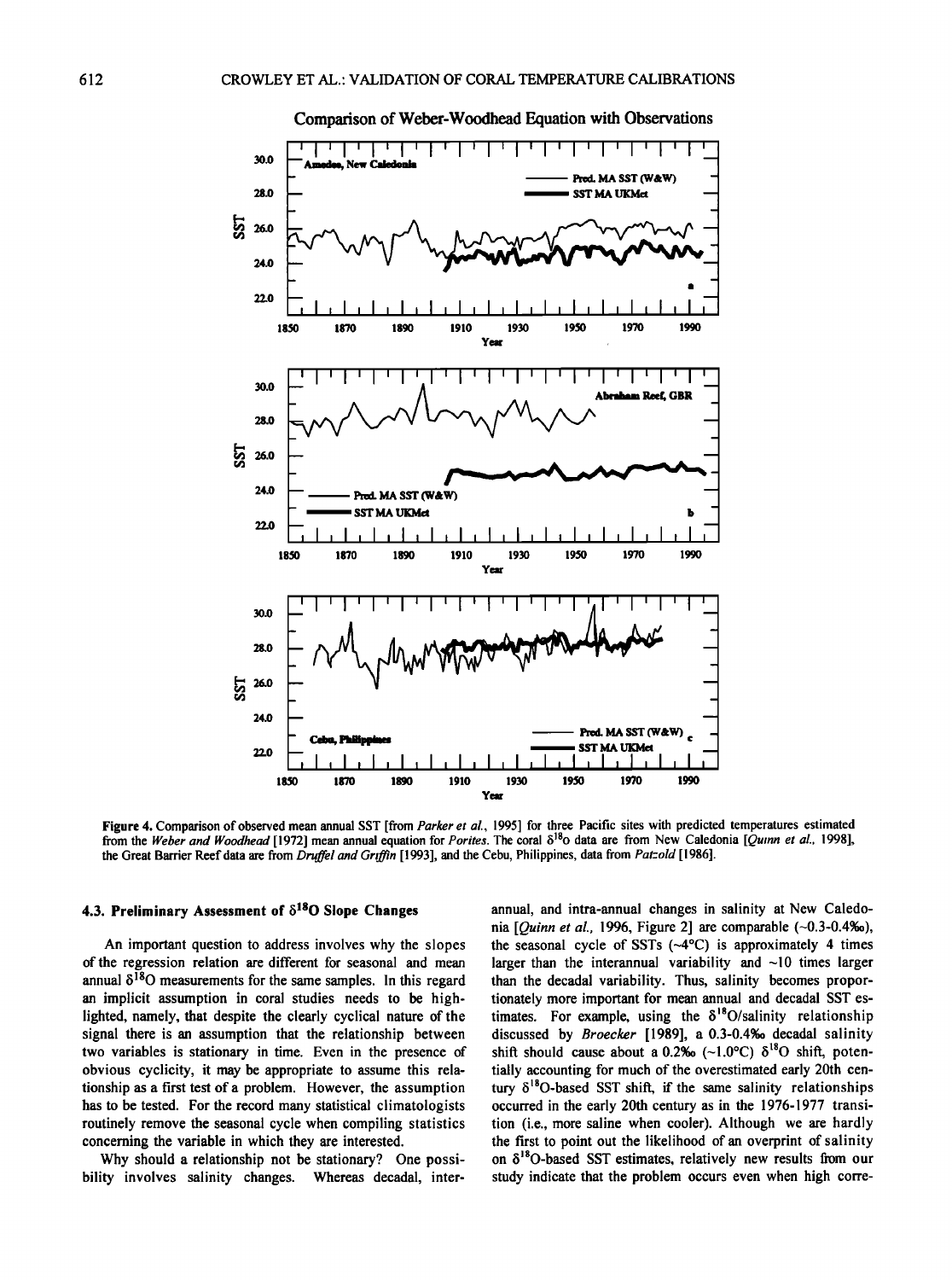

**Figure 5. Effect of noise on regression slopes as determined from theoretical and simulated values of the relationship between the correlation of the annual signals and the relative slopes of the seasonal and annual regressions. Open circles and asterisks are results of numerical simulations in which white noise was added to otherwise perfectly correlated artificial time series with properties characteristic of New Caledonia. The latter numbers vary only slightly from average tropical seasonal and interannual values. The open circles reflect results of an ensemble of simulations in which a trend is mimicked by a quarter wavelength of a 400 year sinusoid; the asterisks refer to ensemble runs for an entire 400 year cycle. The solid line is determined by substituting the temperature coefficients of the above time series into the algebraic formulae for the**  correlation and line of regression and then solving for the slope ratio as a function of the coefficients [e.g., *Newland*, 1993]. Note that individ**ual realizations diverge from the theoretical curve because of their finite length.** 

**lations are obtained for a calibration and that there may be a cyclical nature to the overprint that could conceivably be addressed with additional statistical methods (e.g., cyclosta**tionary statistics). Shen et al. [1996] indicate that there may **also be some influence of salinity changes on Sr/Ca.** 

**Another truism that is necessary to recall is that the isotopic and elemental partitioning between coral aragonite and seawater is biologically mediated and that this partitioning is different from aragonite that is inorganically precipitated from**  seawater. Mean  $\delta^{18}O$  values for corals are often 4.0% different **(about 12øC according to the standard calibration) than the**  expected value for aragonite inorganically precipitated from **seawater. Strontium Concentrations in scleractinian corals are about a factor of 8 greater than in aragonite inorganically precipitated from seawater, and some of the Sr in corals is in the form of strontianite [Greegor et al., 1997]. The cause(s) of such geochemical differences between biotic and abiotic aragonite is poorly understood, has long been folded under the rubric "biological fractionation," and has been accompanied by the usually unstated assumption that this offset does not vary with time. In fact, we have no a priori guarantee that**  the "biological blackbox" will function the same way as pre**sent under altered boundary conditions. This might be particularly true for ice age proxy estimates (see below).** 

**Although we may not fully understand how physical (and perhaps biotic) factors affect the incorporation of tracers into coral skeletons, the fact that they do (or could) introduce noise into the relationship between a measured geochemical** 

**variable and an observed SST can be explored in a general way by conducting a simple analytic investigation of artificial time series constructed to mimic temperature and proxy variations and how their relationship varies as a function of noise. We assume that both temperature and proxies can be represented by the sum of a seasonal cycle term, a long-term variation (represented by a low-frequency sinusoid for ease of calculation)**  and a noise term, in such a way that without the noise the two **time series are perfectly correlated. Annually averaged time series consist of the same long-term variation plus noise. For example, we mimic the seasonal temperature time series by** 

$$
T_S = a_T + a \cos(w_1 t) + b \cos(w_2 t) + cR_1(t),
$$

where  $a<sub>T</sub>$ ,  $a$ ,  $b$ , and  $c$  are constants that we can pick to mimic a given temperature record,  $w_1 = 2\pi$  is the frequency of the an**nual cycle,**  $w_2$  **is some longer period oscillation, and**  $R_1(t)$  **is white noise in the range [-.5, .5]. We mimic the seasonal isotope variations by** 

$$
O_{\rm S} = a_{\rm S} + (a/d)\cos(w_1t) + (b/d)\cos(w_2t) + (c/d)R_2(t),
$$

where *d* is the proportionality constant, and we use the designation  $R_2$  to remind ourselves that this is a different realiza**tion of white noise.** 

**Given these time series, one can employ simple formulae [Newland, 1993] to determine analytically the ratio of the slopes of the regression lines (seasonal and annual) and the**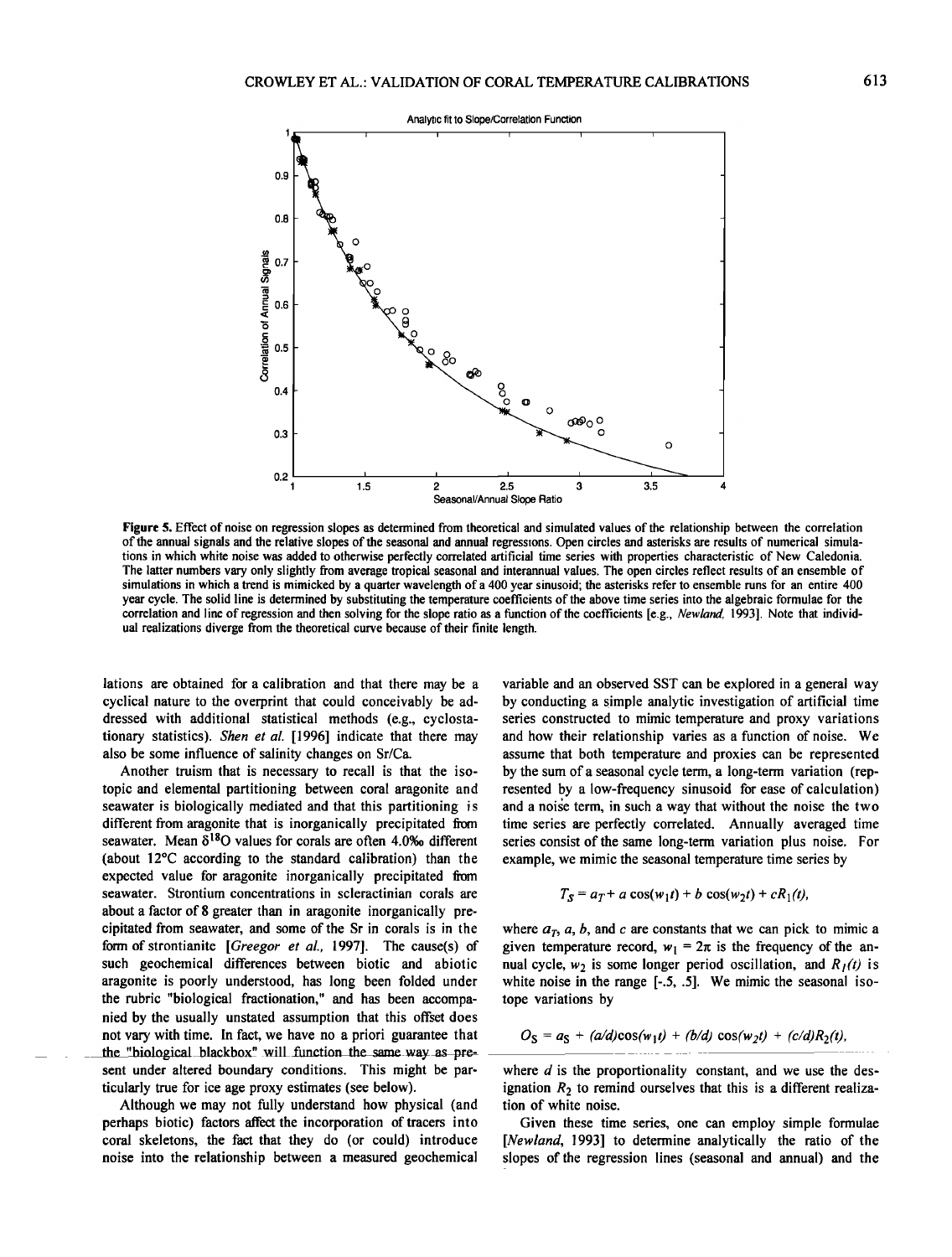**correlation of the annual temperature with annual isotope ratio. These turn out to be expressible in terms of b and c alone. The analytical solution (Figure 5, solid line) confirms that the regression slopes are different for seasonal and mean annual data, except for the case when there is perfect correlation between the annual time series. In other words, only if there is no measurement error and no physics in the problem that are not perfectly mimicked by a linear relationship will the regression slopes for seasonal and mean annual data be the same [numerical experiments (crosses)with long-period sinusoidal changes agree with our analytical result].** 

**We also examine the case in which the long-term trend is monotonic rather than sinusoidal. The open circles are the results of a number of experiments in which the long-term trend is monotonically increasing. Even in this case, results fit the analytic curve fairly well. which is not surprising, as the seasonal cycle and noise are larger than the interannual trend.**  These results support the conjecture that even in the absence **of systematic (periodic) sources of variability with a different 15180-SS T relationship, stochastic variations can sometimes introduce a different slope relationship into geochemical proxies.** 

#### **4.4. Implications**

**If our results are verified by other studies, the implications for estimates of decadal temperature change are substantial. For example, in New Caledonia the factor of 3 reduction of the**  slope in the  $\delta^{18}O$ -SST relationship results in a standard deviation of temperatures of 0.23°C for the interval 1657-1900 **(prior to the main anthropogenic perturbation), a value that agrees much more closely with a coupled climate model esti**mate [Voss et al., 1998] from this region (0.28°C) than does the seasonal estimate (0.99<sup>o</sup>C). Application of our method to **validation of coupled climate models is important because correct estimation of unforced variability is essential for detection of climate change [Hegerl et al., 1997]. Mean annual**  changes for this interval  $(0.34 \pm 0.18^{\circ}\text{C})$  are also in line with Northern Hemisphere temperature estimates [Bradley and **Jones, 1993; Mann et al., 1998].** 

**The implications of our results for Sr/Ca-based SSTs are more debatable. Although our Sr/Ca calibration is supported by the independent validation of early 20th-century SSTs, it**  is clear from the *Alibert and McCullough* [1997] results that **the method has not been adequately validated for other records spanning the same time period. The assumption of stationarity is considerably more precarious for times of drasti**cally different boundary conditions, such as the LGM. For example, T. J. Crowley [CLIMAP SSTs re-reassessed, submitted **to Climate Dynamics, 1999] has demonstrated that a 5øC tropical SST change would leave 95% of present corals living outside the edge of their optimum tolerance. Stresses might therefore affect the rate in which elements are incorporated into the coral skeleton, thereby violating the usually unstated assumption of stationarity that biological fractionation will be invariant with time.** 

#### **4.5. Concluding Remarks**

**Several points can be made from our study: (1) it is neces**sary to calibrate coral records against regional gridded data **sets; (2) it is necessary to validate against an independent data set from the early 20th century; (3) despite a high correla**tion over the calibration interval the seasonal  $\delta^{18}O$  calibra**tion substantially overestimates early 20th-century SST changes; salinity changes may be responsible for this drift even in a record with very high correlations over a calibration interval; (4) early 20th-century Sr/Ca SST estimates are supported for New Caledonia, but evidence from the Great Barrier Reef indicates the need for further testing at other sites; and (5) the assumption of stationarity for Sr/Ca for ice age level**  applications may not be valid as SSTs 5°-6°C colder than pre**sent should result in significant ecological stresses, thereby potentially affecting biological fractionation. Although more**  testing and analysis of discrepancies are needed before the is**sues discussed herein can be completely verified and understood, even at its present state, the need for increased valida. tion is evident. The validation strategy can also be applied to other faunal groups. For example, foraminiferal proxies in varved records and mollusc samples from museums could be validated against early 20th century SST observations.** 

**Acknowledgments. This research was supported in part by OCE-9709444 and NOAA NA76GP0326. We thank G. C. Hegerl, K. C. Lohmann, N. C. Slowey, H. von Storch, and R. Zahn for assistance, discussion, and/or comments on previous drafts and the reviewers for their comments.** 

#### **References**

- Alibert, C, and M T. McCulloch, Stron**tium/calcium ratios in modem Potires corals from the Great Barrier Reef as a proxy for sea surface temperature: Calibration of the thermometer and monitoring of ENSO, Paleoceaaography, 12, 345-363, 1997.**
- **Beck, J. W., R. L. Edwards, E. Ito, F. W. Taylor, J. Recy, F. Rougefie, P. Joannot, and C. Henin, Sea surface temperature from skeletal Sr/Ca ratios, Sctence, 257, 644-647, 1992.**
- **Beck, J. W., J. R6cy, F. Taylor, R. L. Edwards, and G. Gabloch, Abrupt changes in early Holocene tropical sea surface temperature derived from coral records, Nature, 385, 705-707, 1997.**
- **Bradley, R. S., and P. D. Jones, "Little Ice Age" summer temperature variations: Their nature and relevance to recent global warming trends, Holocene, 3, 367-376, 1993.**
- **Broecker, W.S., The salinity contrast between the Atlantic and Pacific Oceans during glacial time, Paleoceanography, 4, 207-212, 1989.**
- **Charles, C.D., D.E. Hunter, and R.G. Fairbanks, Interaction between the ENSO and the Asian mon**soon in a coral record of tropical climate, Sci**ence, 277, 925-928, 1997.**
- **Climate: Long-Range Investigation, Mapping, and Prediction (CLIMAP) Members, Seasonal reconstruction of the Earth's surface at the Last Glacial Maximum, Geol. Soc. Am. Map Chart Set., MC-36, 1981.**
- **Cook, E. R., et al., Tree-ring reconstructions of past droughts across the cotenninous United States: Tests of a regression method and calibration/verification results, Radiocarbon, pp. 155- 159, 1996.**
- **CrowIcy, T. J., Pleistocene temperature changes, Nature, 371, 664, 1994.**
- **Crowley, T. J., T. M. Quinn, F. W. Taylor, C. Henin, and P. Joannot, Evidence for a volcanic**  cooling signal in a 335 year coral record from **New Caledonia, Paleoceanography, 12, 633- 639, 1997.**
- **Druffei, E. M., and S. Griffin, Large variations of surface ocean radiocarbon: Evidence of circulation changes in the southwestern Pacific, J. Geophys. Res., 98, 20,249-20,259, 1993.**
- **Dunbar, R. B., G. M. Wellington, M. W. Colgan, and P. W. Glynn, Eastern Pacific sea surface**  temperature since 1600 A.D.: The δ<sup>18</sup>O record of **climate variability, Paleoceanography, 9, 291- 315, 1994.**
- **Epstein, S., R. Buchsbaum, H. A. Lowenstam, and H. C. Urey, Revised carbonate-water isotopic temperature scale, Geol. Soc. Am. Bull., 64, 1315-1326, 1953.**